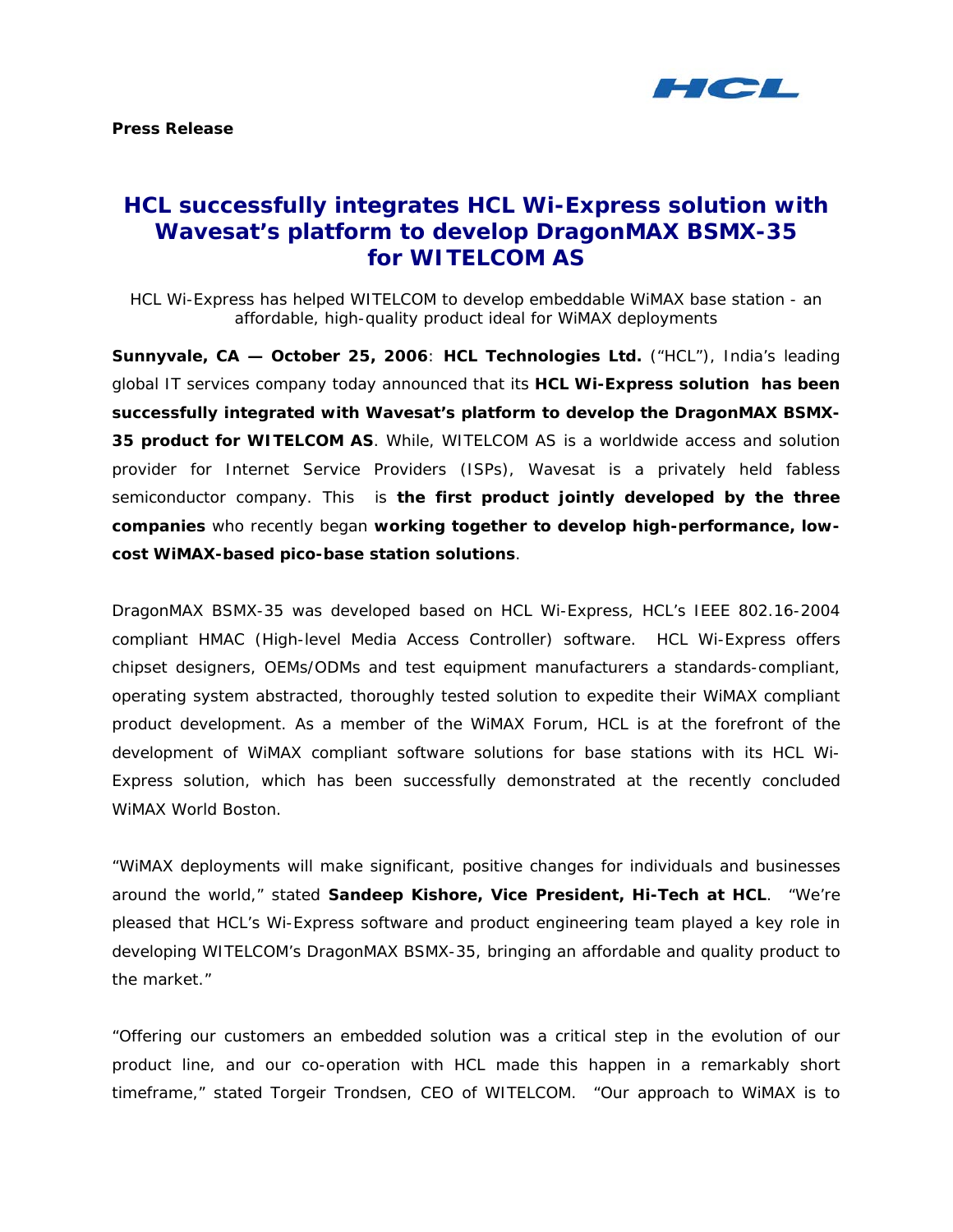

target smaller network solutions for rural areas, with a limited number of subscribers perfect for a low cost pico-base station such as the DragonMAX BSMX-35." Recently demonstrated at the WiMAX World Conference & Exhibition, the product is expected to be shipped by the end of the year.

"We are very happy to count WITELCOM among our growing number of innovative clients and to have the opportunity to pursue our partnership with HCL," commented Francois Draper, VP Strategic Development, Wavesat. "Our company visions and product road maps fit very well together and we look forward to a long term association with WITELCOM and HCL."

Key features of the DragonMAX BSMX-35 include:

- High-speed access with up to 37 Mbps real throughput in the 3.5 GHz WiMAX band at 10 MHz channel width
- Integrated wide band antenna that eliminates all external RF-cable, with options for 60-, 90- or 100-degree sectors
- High quality Power over Ethernet (POE) for up to 80m cable
- Available expansion through additional radio port and external N-connector, to provide a repeater link or a WLAN-zone
- Professional mounting kit for easy installation on both poles and walls, with azimuth and elevation control
- Support for up to 100 customers per base station unit

# **About WITELCOM AS**

Based in Moss, Norway, WITELCOM AS is a worldwide access and solution provider for ISP's (Internet Service Providers). WITELCOM offers complete turn-key solutions for Satellite Backbone Internet Access, local loop or MAN (Metropolitan Area Network) and last mile access. The company's main task is to build up complete ISP Services for, or together with, local operators and partners. For more information, please visit [www.witelcom.com](http://www.witelcom.com/) 

### **About Wavesat**

Wavesat is a privately held fabless semiconductor company developing WiMAX chipsets, software and reference designs, enabling OEMs and ODMs to be first to market with high performance and cost effective WiMAX compliant solutions. Wavesat provides solutions for each WiMAX market segment: from backhaul to DSL extension with 802.16-2004 Fixed OFDM solutions; to high speed connectivity for laptop mobility with 802.16e OFDM Evolutive<sup>™</sup> products; to full mobility with the upcoming 802.16e sOFDMA UMobileTM product portfolio for WiBro/WiMAX applications. Please visit the company's web site at www.wavesat.com.

## **About HCL Technologies**

HCL Technologies is one of India's leading global IT Services companies, providing software-led IT solutions, remote infrastructure management services and BPO. Having made a foray into the global IT landscape in 1999 after its IPO, HCL Technologies focuses on Transformational Outsourcing, working with clients in areas that impact and re-define the core of their business. The company leverages an extensive global offshore infrastructure and its global network of offices in 16 countries to deliver solutions across select verticals including Financial Services, Retail & Consumer, Life Sciences, Hi-tech and Manufacturing, Telecom and, Media and Entertainment. HCL Technologies, along with its subsidiaries had revenue of US \$ 1.058 billion (Rs. 4797 crore) for the twelve month period ending 30<sup>th</sup> September 2006,and employed 36,452 professionals. For more information, please visit [www.hcltech.com](http://www.hcltech.com/) 

## **About HCL Enterprise**

HCL Enterprise is a leading global technology and IT enterprise with annual revenues of US \$3.7 billion (Rs. 16,801 crores). The HCL Enterprise comprises two companies listed in India - HCL Technologies & HCL Infosystems. The 3 decade-old enterprise, founded in 1976, is India's original IT garage start-up. Its range of offerings span Product Engineering, Technology and Application Services, BPO, Infrastructure Services, IT Hardware, Systems Integration,